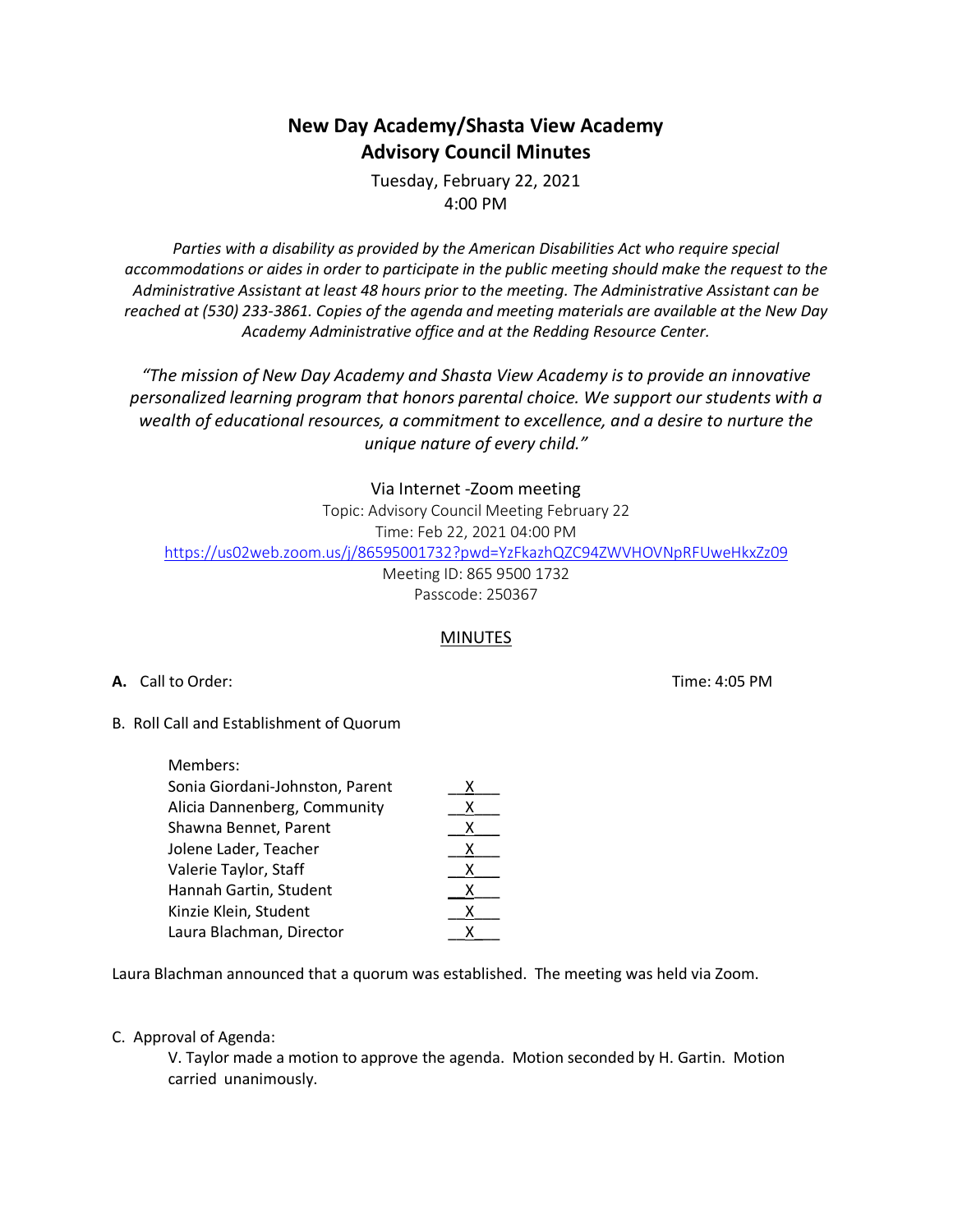## D. Approval of the 12-1-20 meeting minutes:

K. Klein made a motion to approve the minutes. Motion seconded by J. Lader. Motion carried unanimously.

#### E. Discussion Items:

## **1 Director's report for NDA/SVA:**

Laura reported the following:

Current enrollment for NDA is 106 and SVA is 374. Given COVID funding for the 21-22 year, we may need to keep NDA open in the 21-22 school year.

The state waiver filed regarding NDA's SB-740 Funding Determination will be on the March  $10-11<sup>th</sup>$  State Board of Education Board Meeting. Our Funding Determination will also be an action item on that board meeting. Our funding should be restored once both items have been approved.

Our online classes in math, writing, and Career Choices are going well. Students are requesting the continuation of math classes and enjoying the tutoring opportunities available with our Math Specialists.

Kenzie reported that high school students are planning their own activities in the absence of in-person activities offered by the school due to COVID-19 restrictions imposed on schools.

## **2 COVID-19 Guidelines and Protocols:**

Valerie shared that our school is following all COVID protocols. To date there are no major changes that will impact school operations. We appreciate everyone's cooperation with the protocols and at this time we have one part time staff member recovering from COVID.

# **3 Site Use for the 20-21 school year:**

The council discussed current use of Mtn. View Middle School classrooms and Innsbruck. At this time, no "on site" classes are being offered due to COVID levels in Shasta County. The council discussed the school library located at Mtn. View. Valerie let the group know that parents are able to come to the library to check out materials any day of the week. Laura shared with the council that we are looking for another building within the Columbia ESD boundary that we could rent and use as a resource center. To date, no acceptable options have been located.

## **4 2020-2021 LCFF Funding:**

The council discussed current LCFF funding for both schools. The school has not been able to accommodate every student on its lengthy waiting list due to the limits the state has put on its funding for growth. Interested families are being directed to place their names on the school's waiting list. They will be notified about open enrollment via email.

## **5 i-Ready Assessment for Fall 2020:**

The council discussed spring i-Ready assessment and the need for student data this year to track academic growth. Students will be given the second assessment in the same environment as the fall test to ensure an appropriate comparison.

## **6 State Assessment for the 2020-2021 School Year:**

Laura shared that the CDE State Board has a special meeting on February  $24<sup>th</sup>$  to discuss and